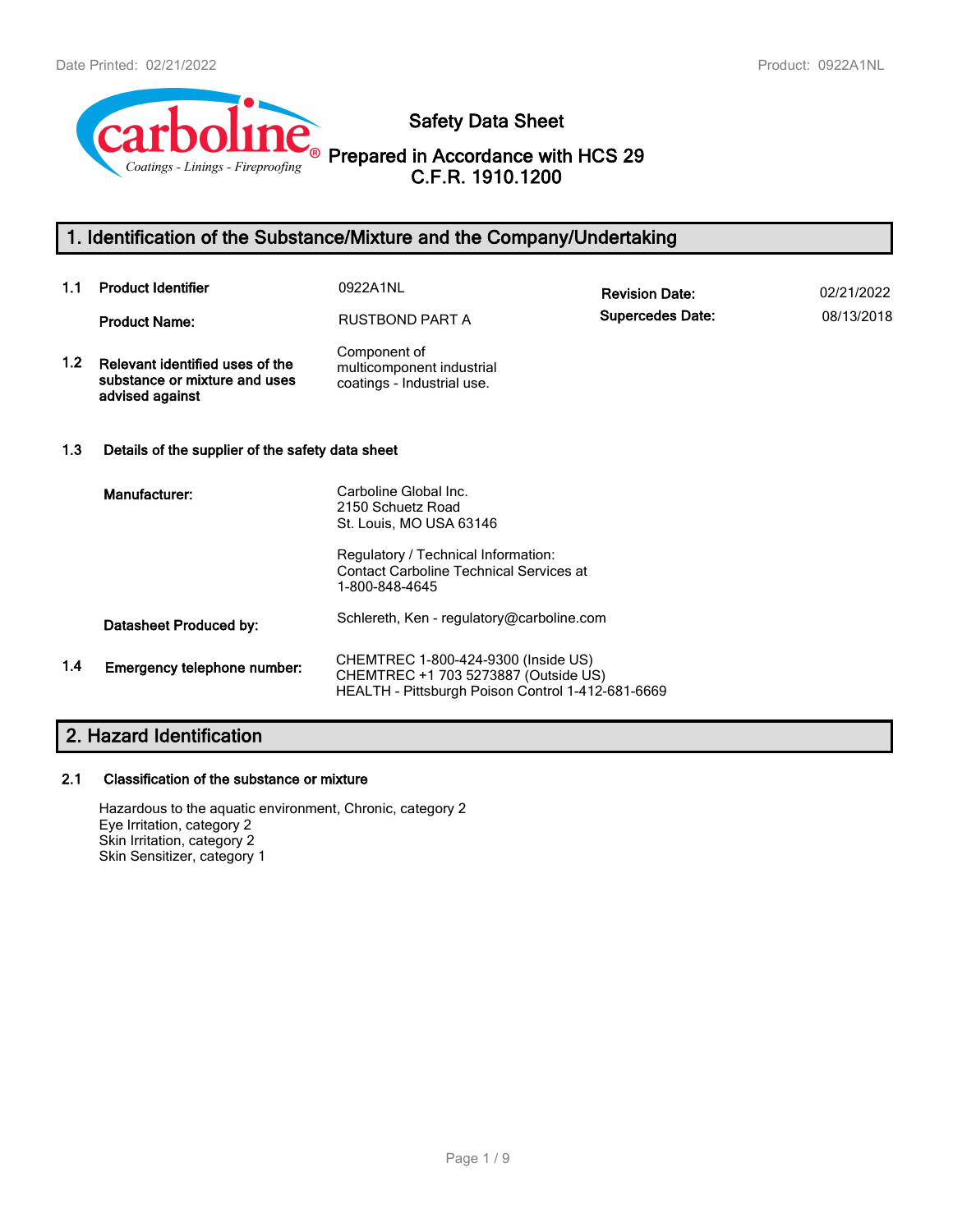# **2.2 Label elements**

### **Symbol(s) of Product**



### **Signal Word**

Warning

### **Named Chemicals on Label**

BISPHENOL A EPOXY RESIN, POLYMER OF EPICHLOROHYDRIN

## **HAZARD STATEMENTS**

| Skin Irritation, category 2           | H315 | Causes skin irritation.                          |
|---------------------------------------|------|--------------------------------------------------|
| Skin Sensitizer, category 1           | H317 | May cause an allergic skin reaction.             |
| Eye Irritation, category 2            | H319 | Causes serious eye irritation.                   |
| Hazardous to the aquatic environment. | H411 | Toxic to aguatic life with long lasting effects. |
| Chronic, category 2                   |      |                                                  |

## **PRECAUTION PHRASES**

| P <sub>261</sub><br>P <sub>273</sub> | Avoid breathing dust/fume/gas/mist/vapours/spray.<br>Avoid release to the environment.                                                    |
|--------------------------------------|-------------------------------------------------------------------------------------------------------------------------------------------|
| P <sub>280</sub>                     | Wear protective gloves/protective clothing/eye protection/<br>face protection.                                                            |
| P302+352                             | IF ON SKIN: Wash with plenty of soap and water.                                                                                           |
| P305+351+338                         | IF IN EYES: Rinse cautiously with water for several minutes.<br>Remove contact lenses, if present and easy to do so.<br>Continue rinsing. |
| P333+313<br>P391                     | If skin irritation or rash occurs: Get medical advice/attention.<br>Collect spillage.                                                     |

#### **2.3 Other hazards**

No Information

## **Results of PBT and vPvB assessment:**

The product does not meet the criteria for PBT/VPvB in accordance with Annex XIII.

# **3. Composition/Information On Ingredients**

#### **3.2 Mixtures**

## **Hazardous ingredients**

| Name According to EEC<br><b>BISPHENOL A EPOXY</b><br><b>RESIN</b> | <b>EINEC No.</b><br>500-033-5 | CAS-No.<br>25068-38-6 | $\frac{9}{6}$<br>75 - 100 | <b>Classifications</b><br>H315-317-319-411 |
|-------------------------------------------------------------------|-------------------------------|-----------------------|---------------------------|--------------------------------------------|
| POLYMER OF<br><b>EPICHLOROHYDRIN</b>                              | 609-948-5                     | 41638-13-5            | $2.5 - 10$                | H315-317-319-412                           |

| CAS-No.    | M-Factors                                                                                     |
|------------|-----------------------------------------------------------------------------------------------|
| 25068-38-6 |                                                                                               |
| 41638-13-5 |                                                                                               |
| Remarks:   | CAS No. 25068-38-6 identified as CAS No. 1675-54-3, EC No. 216-823-5 under REACH Registration |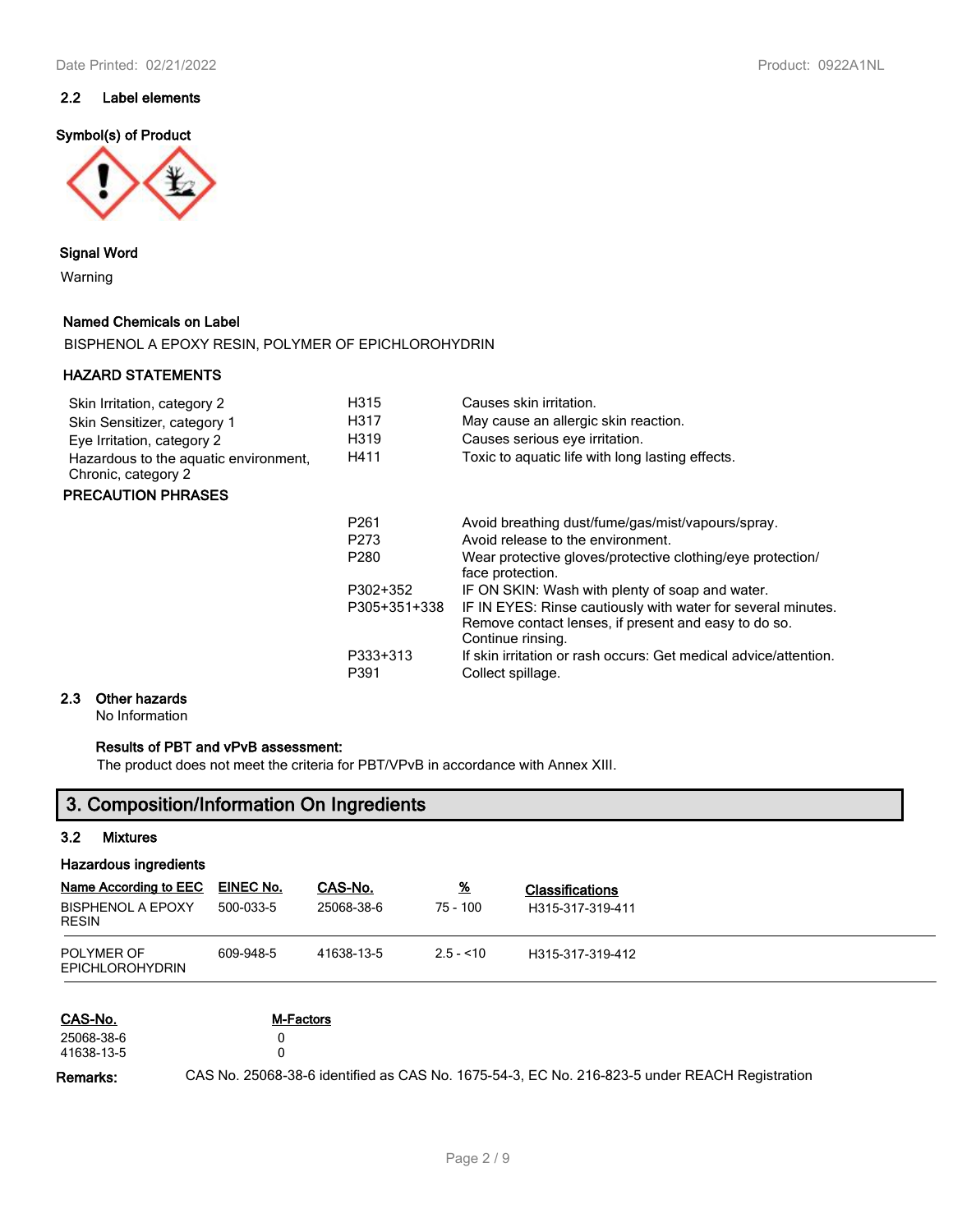## **Additional Information:** The text for GHS Hazard Statements shown above (if any) is given in Section 16.

# **4. First-aid Measures**

#### **4.1 Description of First Aid Measures**

**AFTER INHALATION:** Give oxygen or artificial respiration if needed. Remove person to fresh air. If signs/symptoms continue, get medical attention.

**AFTER SKIN CONTACT:** In case of contact, immediately flush skin with plenty of water for at least 15 minutes while removing contaminated clothing and shoes. If skin irritation persists, call a physician.

**AFTER EYE CONTACT:** Rinse thoroughly with plenty of water for at least 15 minutes and consult a physician. **AFTER INGESTION:** Do NOT induce vomiting. Never give anything by mouth to an unconscious person. If swallowed, call a poison control centre or doctor immediately.

#### **4.2 Most important symptoms and effects, both acute and delayed**

May cause sensitization by skin contact. Irritating to eyes and skin. May be harmful if swallowed. Toxic to aquatic organisms.

#### **4.3 Indication of any immediate medical attention and special treatment needed**

No information available on clinical testing and medical monitoring. Specific toxicological information on substances, if available, can be found in section 11.

When symptoms persist or in all cases of doubt seek medical advice.

# **5. Fire-fighting Measures**

#### **5.1 Extinguishing Media:**

Carbon Dioxide, Dry Chemical, Foam, Water Fog

**UNUSUAL FIRE AND EXPLOSION HAZARDS:** Beware of vapours accumulating to form explosive concentrations. Vapours can accumulate in low areas. Vapors may spread long distances and ignite.

#### **FOR SAFETY REASONS NOT TO BE USED:** No Information

#### **5.2 Special hazards arising from the substance or mixture**

No Information

#### **5.3 Advice for firefighters**

SPECIAL FIREFIGHTING PROCEDURES: In the event of fire, wear self-contained breathing apparatus. Evacuate personnel to safe areas. Use NIOSH approved respiratory protection. Use water spray to cool unopened containers.

SPECIAL FIREFIGHTING PROTECTION EQUIPMENT: No Information

# **6. Accidental Release Measures**

#### **6.1 Personal precautions, protective equipment and emergency procedures**

Ensure adequate ventilation. Evacuate personnel to safe areas. Remove all sources of ignition. To avoid ignition of vapours by static electricity discharge, all metal parts of the equipment must be grounded. Wear personal protective equipment. For personal protection see section 8.

#### **6.2 Environmental precautions**

Do not allow material to contaminate ground water system. Prevent product from entering drains.

#### **6.3 Methods and material for containment and cleaning up**

Prevent further leakage or spillage if safe to do so. Contain spillage, soak up with non-combustible absorbent material, (e.g. sand, earth, diatomaceous earth, vermiculite) and transfer to a container for disposal according to local / national regulations (see section 13).

#### **6.4 Reference to other sections**

No Information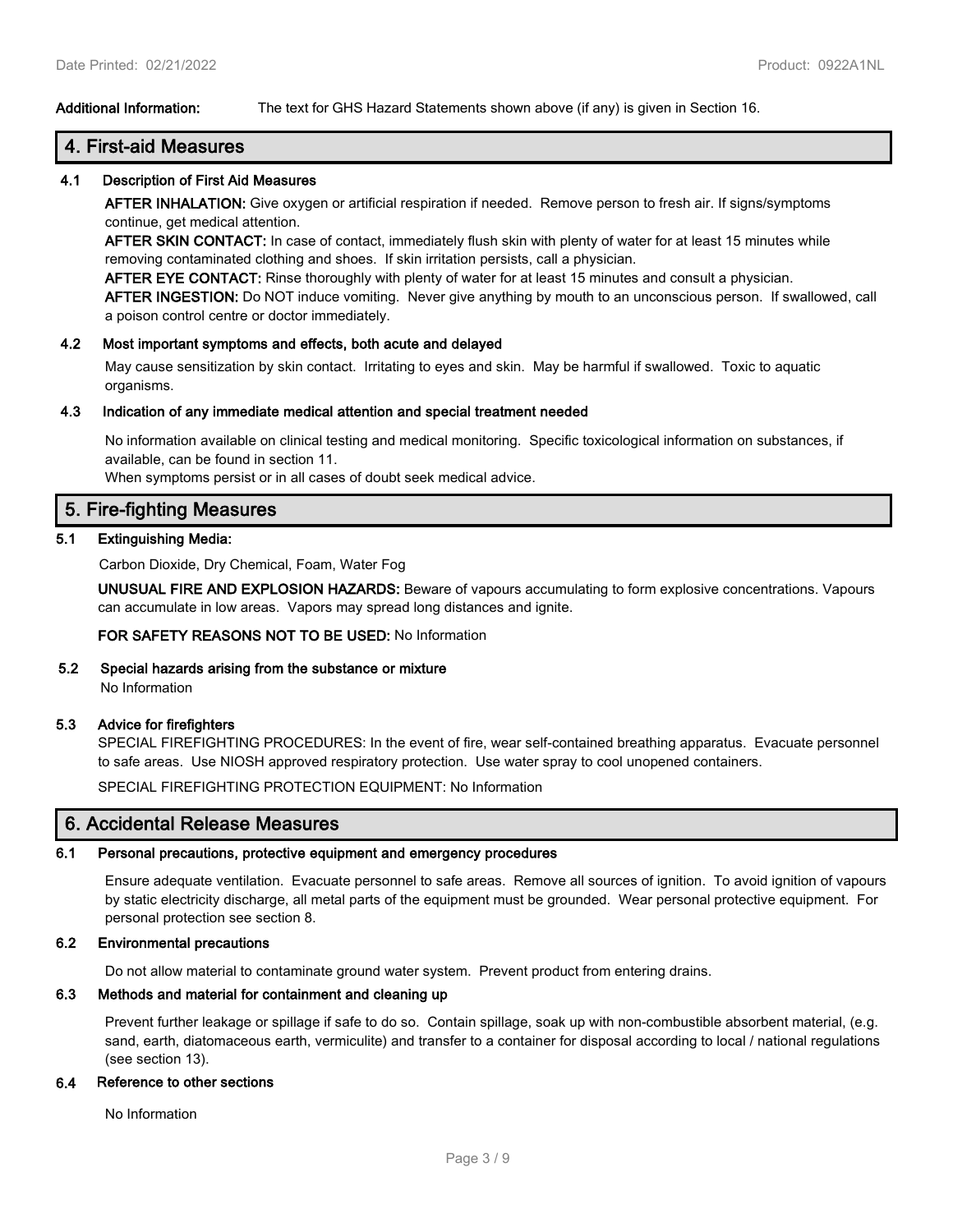## **7.1 Precautions for safe handling**

**INSTRUCTIONS FOR SAFE HANDLING :** Keep containers dry and tightly closed to avoid moisture absorption and contamination. Prepare the working solution as given on the label(s) and/or the user instructions. Ensure all equipment is electrically grounded before beginning transfer operations. Do not get in eyes, on skin, or on clothing. Use only with adequate ventilation/personal protection. Avoid breathing vapors, mist or gas. Wash thoroughly after handling. **PROTECTION AND HYGIENE MEASURES :** Handle in accordance with good industrial hygiene and safety practice. Wash hands before breaks and at the end of workday. When using, do not eat, drink or smoke.

## **7.2 Conditions for safe storage, including any incompatibilities**

**CONDITIONS TO AVOID:** Heat, flames and sparks.

**STORAGE CONDITIONS:** Keep container closed when not in use. Store in a dry, well ventilated place away from sources of heat, ignition and direct sunlight.

#### **7.3 Specific end use(s)**

No specific advice for end use available.

# **8. Exposure Controls/Personal Protection**

## **8.1 Control parameters**

## **Ingredients with Occupational Exposure Limits (US)**

| Name                       | CAS-No.    | <b>ACGIH TWA</b> | <b>ACGIH STEL</b> | <b>ACGIH Ceiling</b> |
|----------------------------|------------|------------------|-------------------|----------------------|
| BISPHENOL A EPOXY RESIN    | 25068-38-6 | N/E              | N/E               | N/E                  |
| POLYMER OF EPICHLOROHYDRIN | 41638-13-5 | N/E              | N/E               | N/E                  |
| Name                       | CAS-No.    | <b>OSHA PEL</b>  | <b>OSHA STEL</b>  |                      |
| BISPHENOL A EPOXY RESIN    | 25068-38-6 | N/E              | N/E               |                      |
| POLYMER OF EPICHLOROHYDRIN | 41638-13-5 | N/E              | N/E               |                      |

**FURTHER ADVICE:** Refer to the regulatory exposure limits for the workforce enforced in each country. Some components may not have been classified under the EU CLP Regulation.

### **8.2 Exposure controls**

#### **Personal Protection**

**RESPIRATORY PROTECTION:** In order to avoid inhalation of spray-mist and sanding dust, all spraying and sanding must be done wearing adequate respirator. Use only with ventilation to keep levels below exposure guidelines reported in this document. User should test and monitor exposure levels to ensure all personnel are below guidelines. If not sure, or not able to monitor, use State or federally approved supplied air respirator. For silica containing coatings in a liquid state, and/or if no exposure limits are established above, air-supplied respirators are generally not required.

**EYE PROTECTION:** Safety glasses with side-shields.

**HAND PROTECTION:** Gloves should be discarded and replaced if there is any indication of degradation or chemical breakthrough. Impervious gloves. Request information on glove permeation properties from the glove supplier. Lightweight protective clothing

**OTHER PROTECTIVE EQUIPMENT:** Ensure that eyewash stations and safety showers are close to the workstation location. **ENGINEERING CONTROLS:** Avoid contact with skin, eyes and clothing. Use only in an area equipped with explosion proof exhaust ventilation. Ensure adequate ventilation, especially in confined areas.

# **9. Physical and Chemical Properties**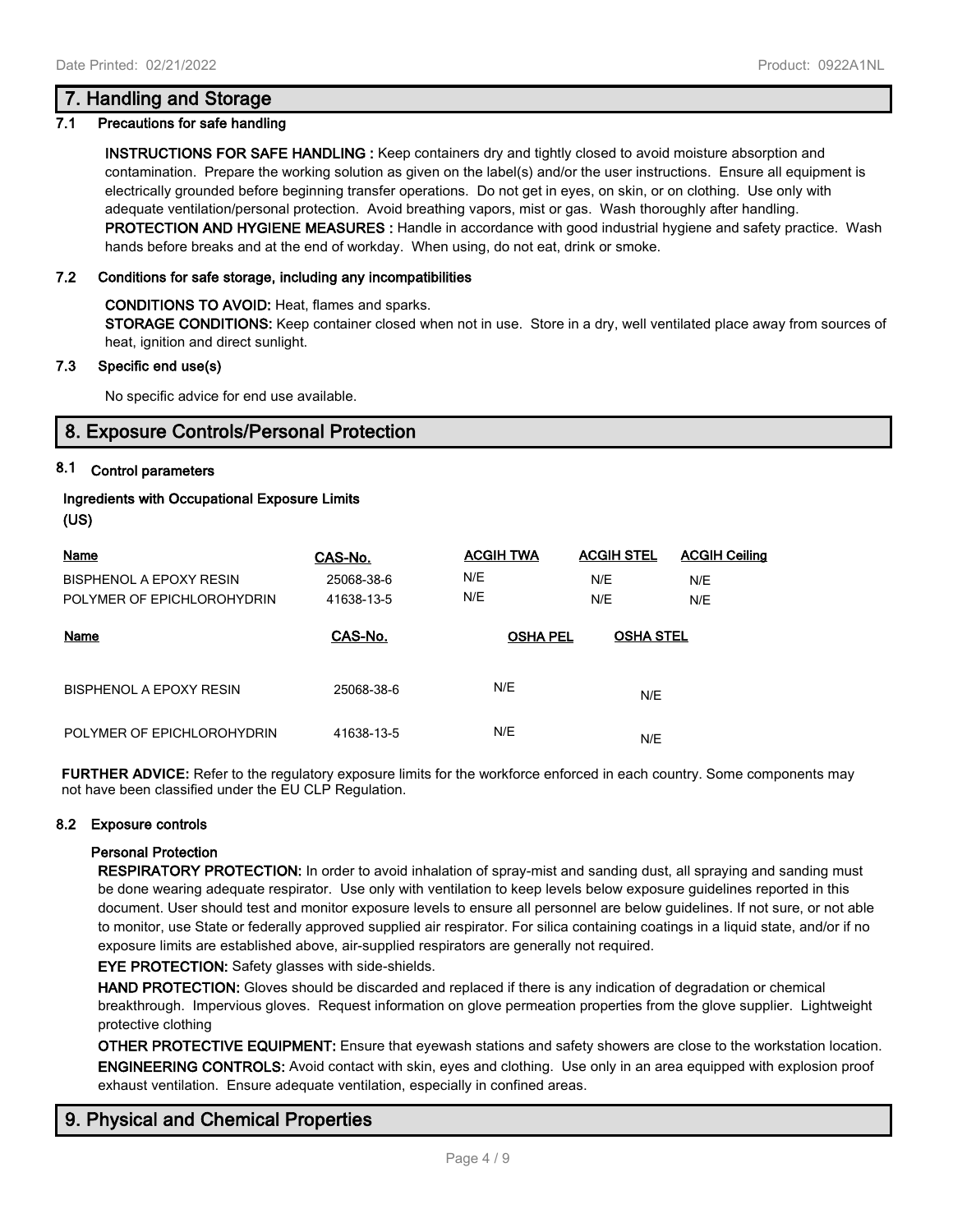## **9.1 Information on basic physical and chemical properties**

| Viscous Green Liquid |
|----------------------|
| Liquid               |
| Epoxy                |
| N/D                  |
| N/D                  |
| N/D                  |
| $N/D - N/D$          |
| 205F (96C)           |
| Slower Than Ether    |
| Not determined       |
| $N/A - N/A$          |
| N/D                  |
| Heavier than Air     |
| Not determined       |
| N/D                  |
| Not determined       |
| Not determined       |
| Not determined       |
| Unknown              |
| Not determined       |
| Not determined       |
|                      |
| 85                   |
| 1.15                 |
|                      |

# **10. Stability and Reactivity**

## **10.1 Reactivity**

No reactivity hazards known under normal storage and use conditions.

### **10.2 Chemical stability**

Stable under normal conditions.

## **10.3 Possibility of hazardous reactions**

Hazardous polymerisation does not occur.

#### **10.4 Conditions to avoid**

Heat, flames and sparks.

# **10.5 Incompatible materials**

Strong oxidizing agents.

# **10.6 Hazardous decomposition products**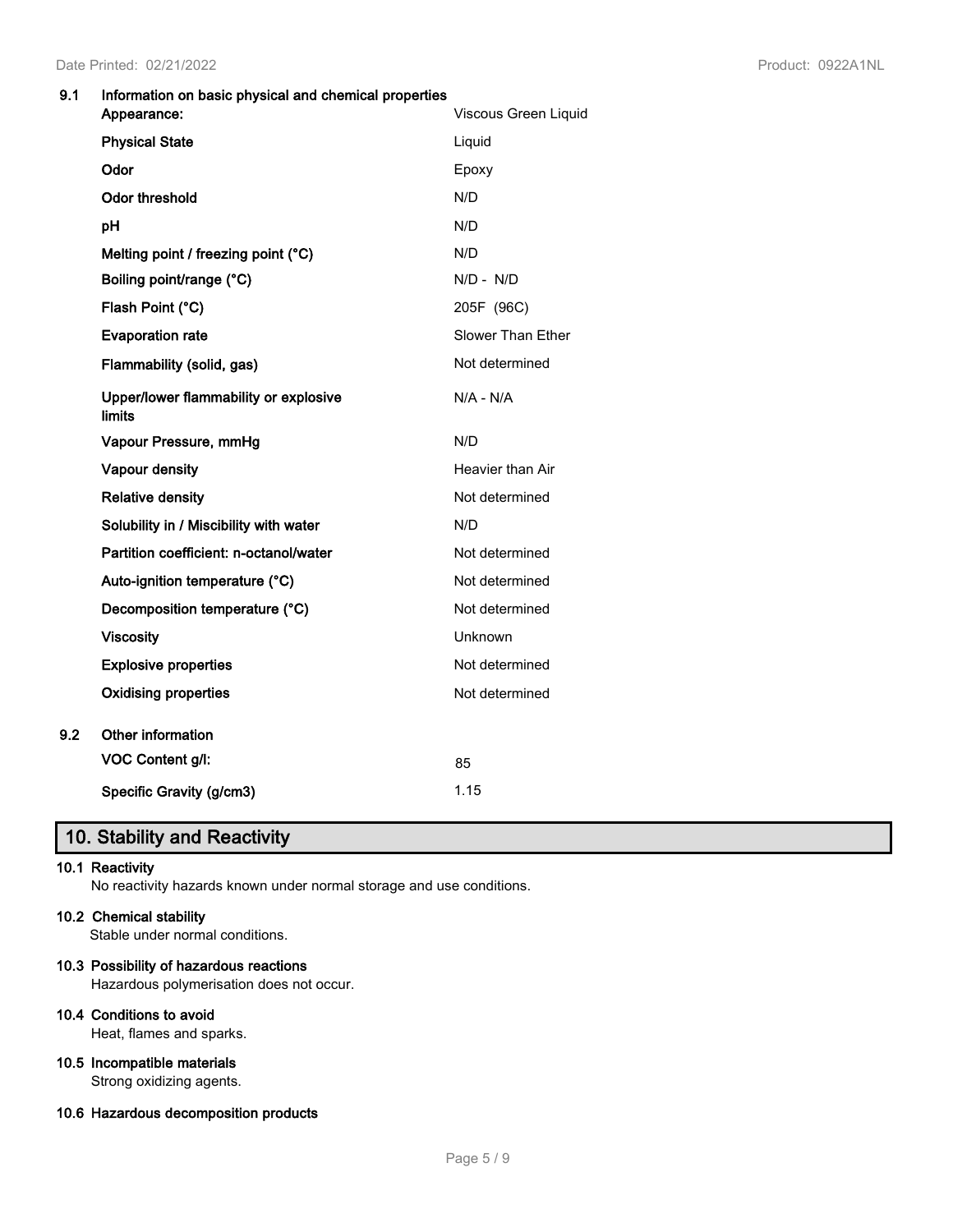Carbon dioxide (CO2), carbon monoxide (CO), oxides of nitrogen (NOx), dense black smoke.

# **11. Toxicological Information**

| 11.1 |  | Information on toxicological effects |  |
|------|--|--------------------------------------|--|
|------|--|--------------------------------------|--|

| <b>Acute Toxicity:</b>            |                                     |
|-----------------------------------|-------------------------------------|
| Oral LD50:                        | N/D                                 |
| <b>Inhalation LC50:</b>           | N/D                                 |
| Irritation:                       | Eye and skin irritation: Category 2 |
| Corrosivity:                      | Unknown                             |
| Sensitization:                    | Skin Sensitization: category 1      |
| Repeated dose toxicity:           | STOT Single Skin: Category 3        |
| Carcinogenicity:                  | Unknown                             |
| Mutagenicity:                     | Unknown                             |
| <b>Toxicity for reproduction:</b> | Unknown                             |
| STOT-single exposure:             | No Information                      |
| STOT-repeated exposure:           | No Information                      |
| <b>Aspiration hazard:</b>         | No Information                      |

**If no information is available above under Acute Toxicity then the acute effects of this product have not been tested. Data on individual components are tabulated below:**

| CAS-No.    | <b>Chemical Name</b>           | Oral LD50                 | Dermal LD50                    | Vapor LC50                       | Gas LC50 | <b>Dust/Mist</b><br><u>LC50</u> |
|------------|--------------------------------|---------------------------|--------------------------------|----------------------------------|----------|---------------------------------|
| 25068-38-6 | <b>BISPHENOL A EPOXY RESIN</b> | 11400 mg/kg,<br>rat. oral | 23000 mg/kg,<br>dermal, rabbit | >20 mL/ka<br>skin.<br>sensitizer |          |                                 |

## **Additional Information:**

No Information

# **12. Ecological Information**

**12.1 Toxicity:**

|      | EC50 48hr (Daphnia):<br>IC50 72hr (Algae):<br>LC50 96hr (fish): | Unknown<br>Unknown<br>Unknown |
|------|-----------------------------------------------------------------|-------------------------------|
|      | 12.2 Persistence and degradability:                             | Unknown                       |
| 12.3 | <b>Bioaccumulative potential:</b>                               | Unknown                       |
| 12.4 | Mobility in soil:                                               | Unknown                       |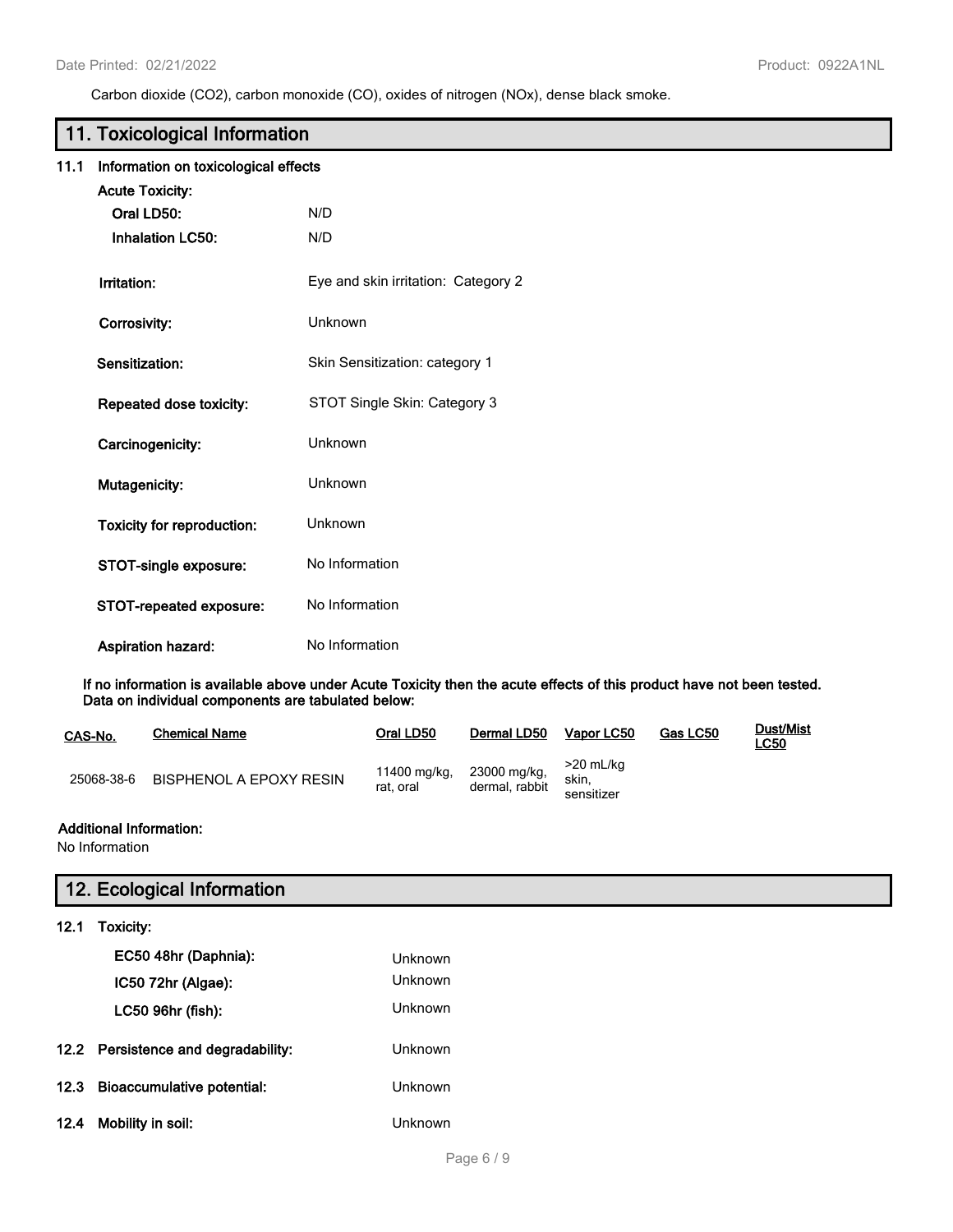#### **12.5 Results of PBT and vPvB assessment:** The product does not meet the criteria for PBT/VPvB in accordance with Annex XIII.

### **12.6 Other adverse effects:** Unknown

| CAS-No.    | <b>Chemical Name</b>       | <b>EC50 48hr</b>   | IC50 72hr         | LC50 96hr       |
|------------|----------------------------|--------------------|-------------------|-----------------|
| 25068-38-6 | BISPHENOL A EPOXY RESIN    | 2.1 mg/l (daphnia) | 11 mg/l $(algae)$ | 1.3 mg/l (fish) |
| 41638-13-5 | POLYMER OF EPICHLOROHYDRIN | No information     | No information    | No information  |

# **13. Disposal Considerations**

**13.1 WASTE TREATMENT METHODS:** Do not burn, or use a cutting torch on, the empty drum. If recycling is not practicable, dispose of in compliance with local regulations. Dispose of in accordance with local regulations. Empty containers should be taken to an approved waste handling site for recycling or disposal.

|      | 14. Transport Information                                                        |                                                  |  |  |
|------|----------------------------------------------------------------------------------|--------------------------------------------------|--|--|
|      | 14.1 UN number                                                                   | <b>UN 3082</b>                                   |  |  |
|      | 14.2 UN proper shipping name                                                     | Environmentally Hazardous Substance, Liquid, NOS |  |  |
|      | <b>Technical name</b>                                                            | (Epoxy Resin)                                    |  |  |
|      | 14.3 Transport hazard class(es)                                                  | 9                                                |  |  |
|      | Subsidiary shipping hazard                                                       | N/A                                              |  |  |
|      | 14.4 Packing group                                                               | <b>PGIII</b>                                     |  |  |
| 14.5 | <b>Environmental hazards</b>                                                     | Marine Pollutant: Yes (Epoxy Resin)              |  |  |
|      | 14.6 Special precautions for user                                                | <b>Unknown</b>                                   |  |  |
|      | EmS-No.:                                                                         | $F-A. S-F$                                       |  |  |
|      | 14.7 Transport in bulk according to Annex II<br>of MARPOL 73/78 and the IBC code | Unknown                                          |  |  |

# **15. Regulatory Information**

**15.1 Safety, health and environmental regulations/legislation for the substance or mixture:**

# **U.S. Federal Regulations: As follows -**

## **CERCLA - Sara Hazard Category**

This product has been reviewed according to the EPA 'Hazard Categories' promulgated under Sections 311 and 312 of the Superfund Amendment and Reauthorization Act of 1986 (SARA Title III) and is considered, under applicable definitions, to meet the following categories:

Skin Corrosion or Irritation, Respiratory or Skin Sensitization, Serious eye damage or eye irritation

#### **Sara Section 313:**

This product contains the following substances subject to the reporting requirements of Section 313 of Title III of the Superfund Amendment and Reauthorization Act of 1986 and 40 CFR part 372:

## **Chemical Name CAS-No. %**

No SARA 313 substances exist in this product above de minimis concentrations.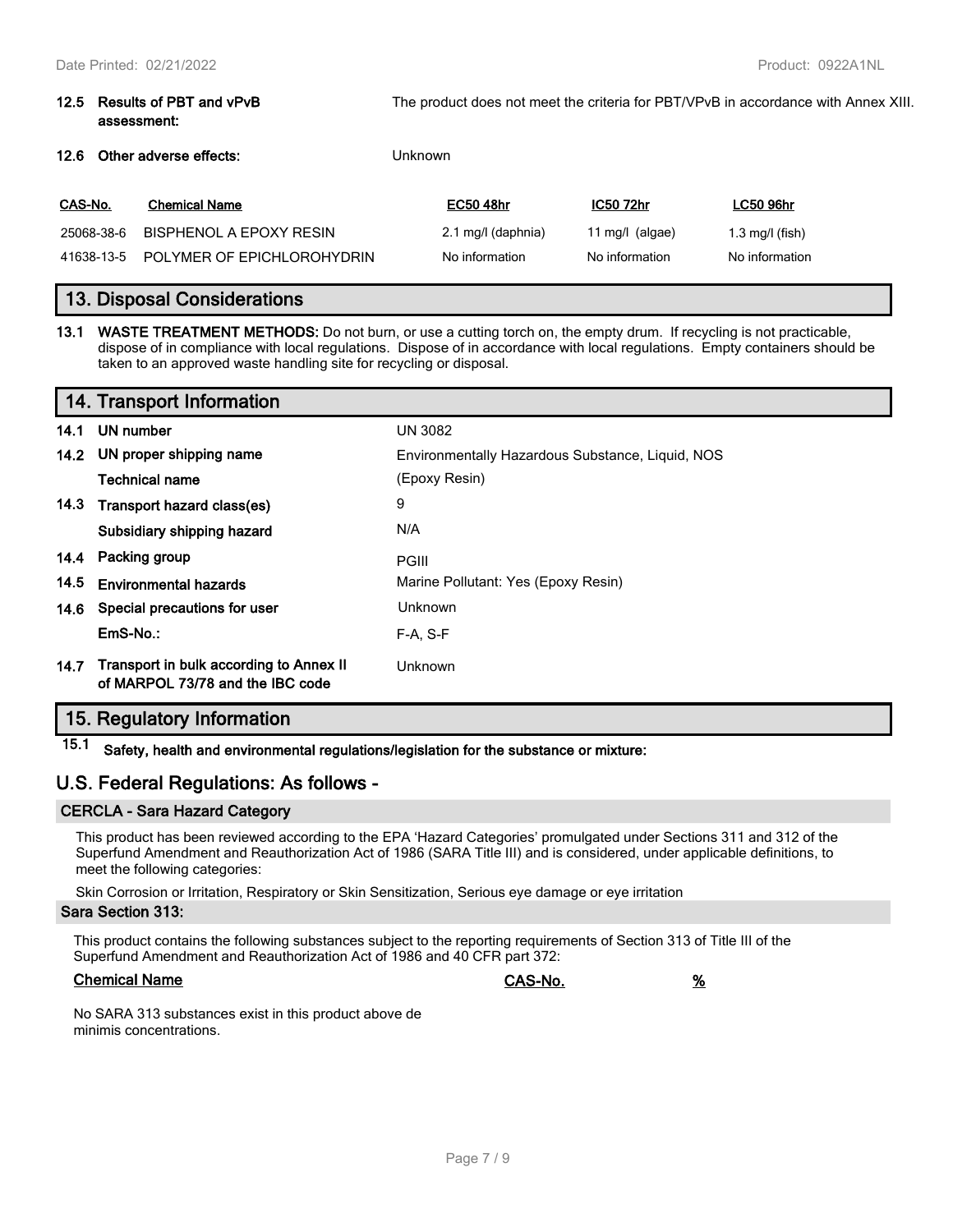### **Toxic Substances Control Act:**

All components of this product are either listed on the TSCA Inventory or are exempt.

This product contains the following chemical substances subject to the reporting requirements of TSCA 12(B) if exported from the United States:

No TSCA 12(b) components exist in this product.

# **U.S. State Regulations: As follows -**

#### **New Jersey Right-to-Know:**

The following materials are non-hazardous, but are among the top five components in this product.

| <b>Chemical Name</b>               | CAS-No.                           |
|------------------------------------|-----------------------------------|
| DIISOPROPYLBIPHENYLS<br>YFLLOW DYF | 69009-90-1<br><b>TRADE SECRET</b> |
|                                    |                                   |

#### **Pennsylvania Right-To-Know**

The following non-hazardous ingredients are present in the product at greater than 3%.

| <b>Chemical Name</b>             | CAS-No.    |
|----------------------------------|------------|
| DIISOPROPYLBIPHENYLS             | 69009-90-1 |
| <b>CALIFORNIA PROPOSITION 65</b> |            |

WARNING: Cancer and Reproductive Harm -- www.P65Warnings.ca.gov

# **International Regulations: As follows -**

### **\* Canadian DSL:**

This product contains one or several components that are not on the Canadian DSL nor NDSL lists.

### **15.2 Chemical Safety Assessment:**

No Chemical Safety Assessment has been carried out for this substance/mixture by the supplier.

# **16. Other Information**

#### **Text for GHS Hazard Statements shown in Section 3 describing each ingredient:**

- H315 Causes skin irritation. H317 May cause an allergic skin reaction.<br>H319 Causes serious eve irritation. Causes serious eye irritation. H411 Toxic to aquatic life with long lasting effects.
- H412 Harmful to aquatic life with long lasting effects.

#### **Reasons for revision**

No Information

The information contained herein is, to the best of our knowledge and belief accurate. However, since the conditions of handling and use are beyond our control, we make no guarantee of results, and assume no liability for damages incurred by use of this material. It is the responsibility of the user to comply with all applicable federal, state, and local laws and regulations.